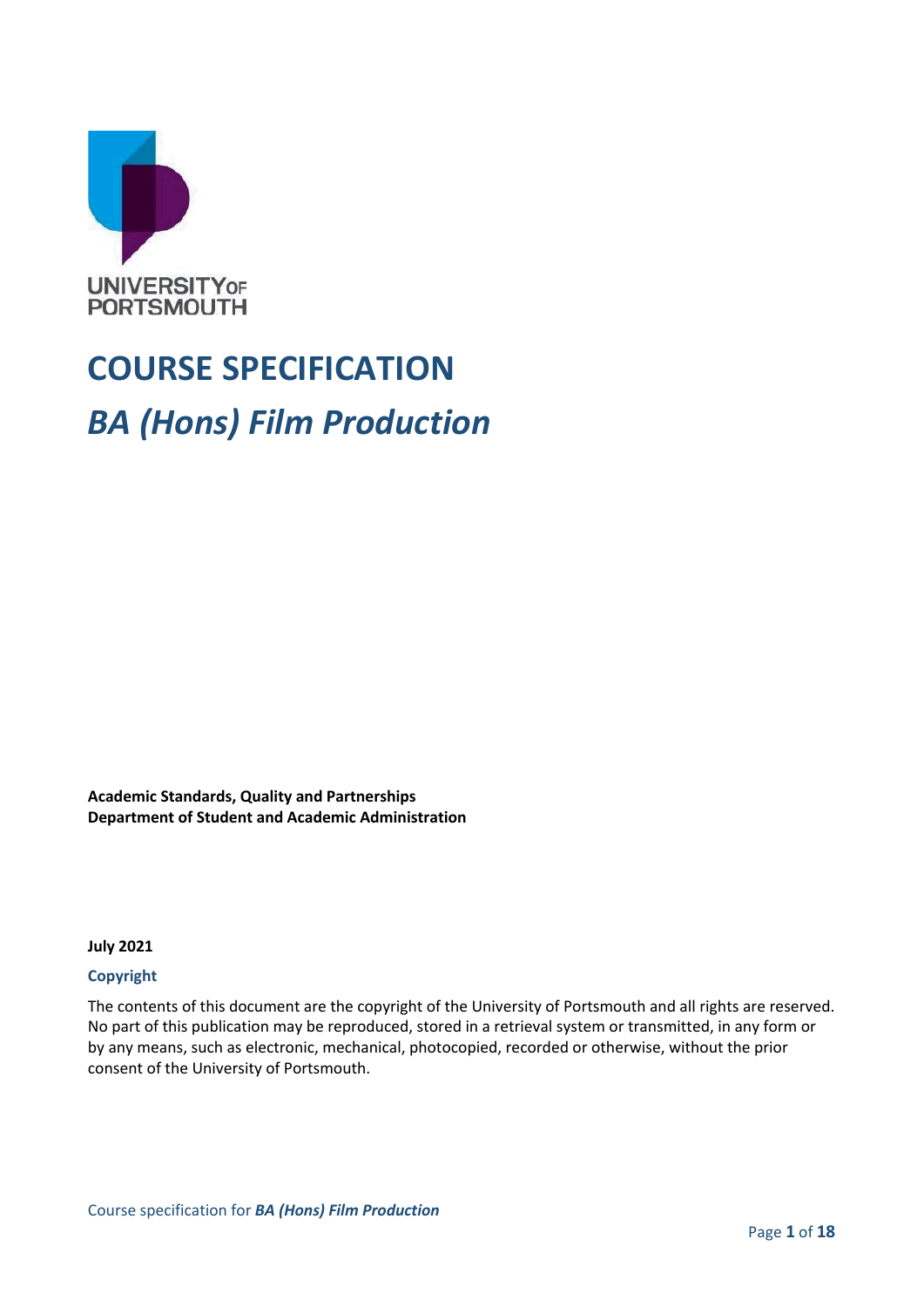## **COURSE SPECIFICATION**

| <b>Course Title</b>                                                                           | <b>BA (Hons) Film Production</b>               |
|-----------------------------------------------------------------------------------------------|------------------------------------------------|
| <b>Final Award</b>                                                                            | BA (Hons)                                      |
| Exit Awards                                                                                   | CertHE, DipHE, BA                              |
| Course Code / UCAS code (if applicable)                                                       | U2653PYC, C2653S / PP31                        |
| Mode of study                                                                                 | <b>Full Time</b>                               |
| Mode of delivery                                                                              | Campus                                         |
| Normal length of course                                                                       | 3 years, 4 years with placement                |
| Cohort(s) to which this course specification<br>applies                                       | September 2020 intake onwards                  |
| <b>Awarding Body</b>                                                                          | University of Portsmouth                       |
| <b>Teaching Institution</b>                                                                   | University of Portsmouth                       |
| Faculty                                                                                       | Creative and Cultural Industries               |
| School/Department/Subject Group                                                               | School of Film, Media and Communication        |
| School/Department/Subject Group webpage                                                       | <b>School of Film, Media and Communication</b> |
| Course webpage including entry criteria                                                       | <b>BA (Hons) Film Production</b>               |
| Professional and/or Statutory Regulatory<br><b>Body accreditations</b>                        | ScreenSkills Select - Accredited Course        |
| <b>Quality Assurance Agency Framework for</b><br>Higher Education Qualifications (FHEQ) Level | Level 6                                        |

This course specification provides a summary of the main features of the course, identifies the aims and learning outcomes of the course, the teaching, learning and assessment methods used by teaching staff, and the reference points used to inform the curriculum.

This information is therefore useful to potential students to help them choose the right course of study, to current students on the course and to staff teaching and administering the course.

Further detailed information on the individual modules within the course may be found in the relevant module descriptors and the Course Handbook provided to students on enrolment.

Please refer to the Course [and Module Catalogue](https://course-module-catalog.port.ac.uk/#/welcome) for further information on the course structure and modules.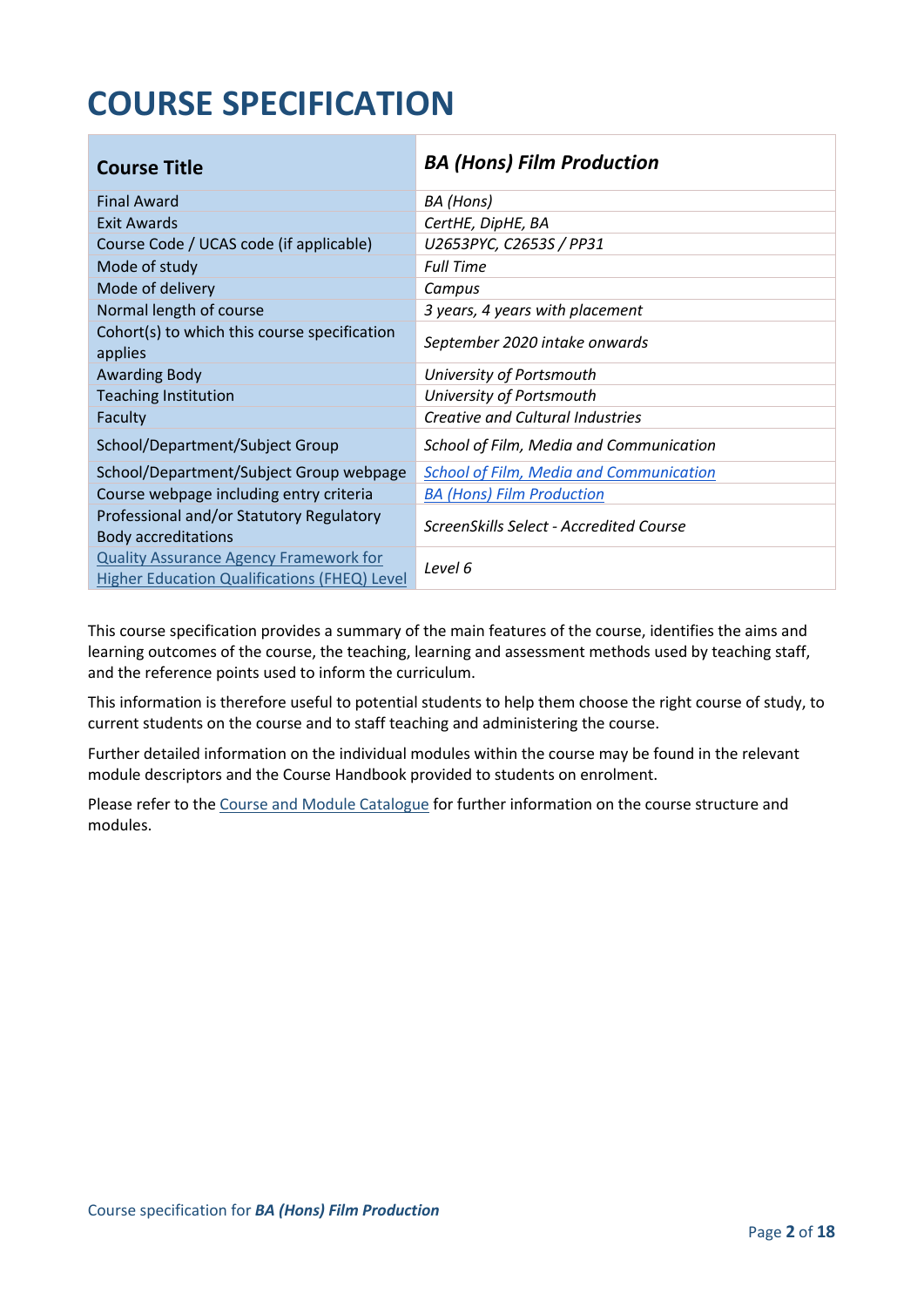## **Educational aims of the course**

- To prepare students for employment in the film, media, communication and related industries and for postgraduate study.
- To provide a challenging and stimulating study environment to enable students to fulfil their potential as reflective practitioners.
- To facilitate the acquisition of knowledge and understanding of the media industries and its contexts and critical engagement with its subject areas.
- To enable students to articulate and synthesise their media knowledge and understanding in the context of creative practice, employment, further study, research and self-fulfilment.
- To communicate ideas through a developed visual language.
- To acquire practical and technical skills of film media technologies.
- To develop the necessary transferable skills required for continuing personal development and professional practice in different contexts.
- To develop relationships with audiences, clients, markets, users, consumers, employers and industries.
- To provide the opportunity for students to pursue work-related learning and/or a work placement.
- To provide the opportunity for students to study abroad and to inspire global engagement.

## **Course Learning Outcomes and Learning, Teaching and Assessment Strategies**

The [Quality Assurance Agency for Higher Education \(QAA\)](http://www.qaa.ac.uk/en) sets out a national framework of qualification levels, and the associated standards of achievement are found in their [Framework for Higher Education](https://www.qaa.ac.uk/quality-code/qualifications-frameworks)  [Qualifications](https://www.qaa.ac.uk/quality-code/qualifications-frameworks) document.

The Course Learning Outcomes for this course are outlined in the tables below.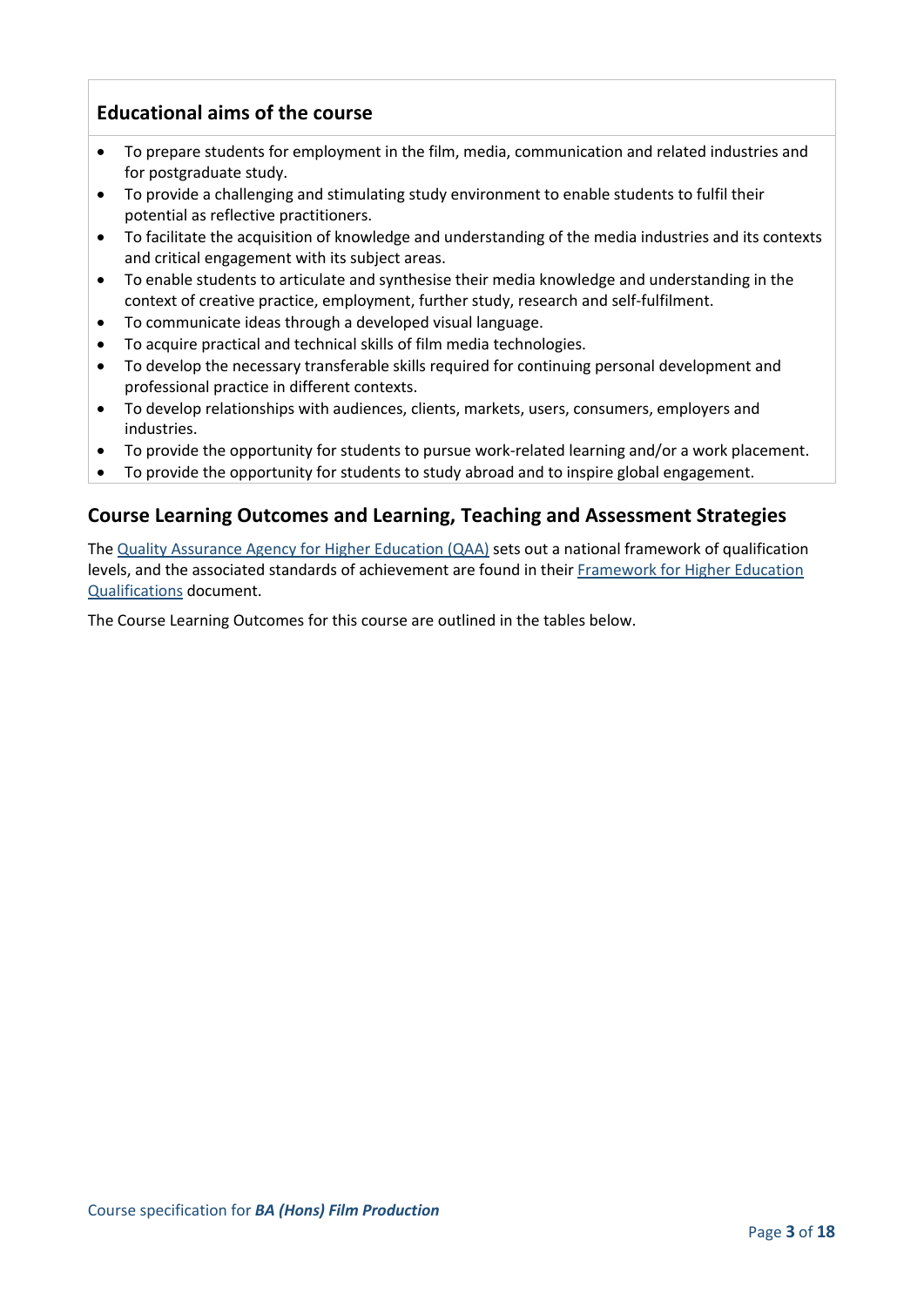**A. Knowledge and understanding of:**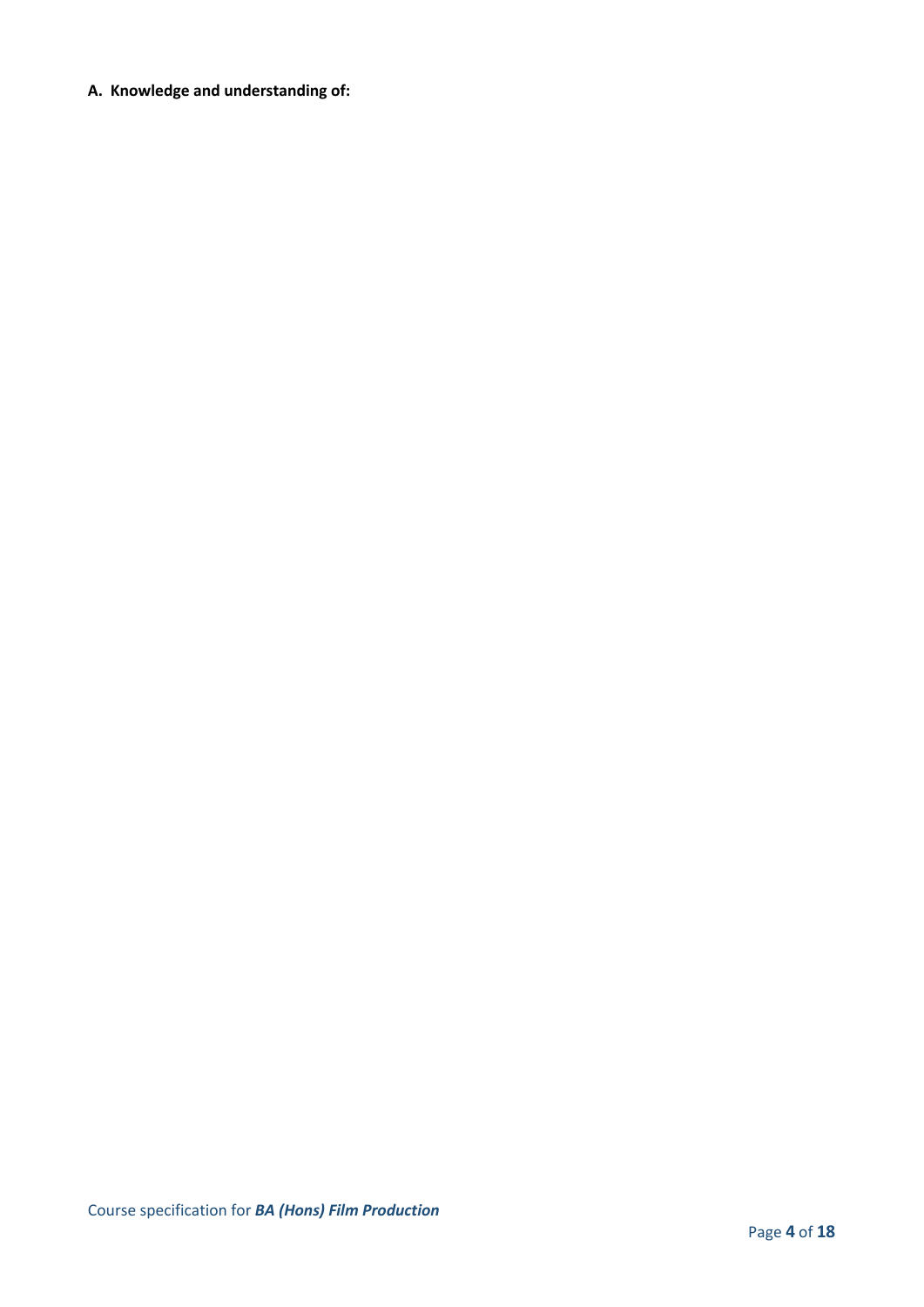| LO             | Learning outcome                                                                                                                                                                       | Learning and                                                                                                                                                                                                                                                                                             | Assessment                                                                                                                                                                                                                                                                                                     |
|----------------|----------------------------------------------------------------------------------------------------------------------------------------------------------------------------------------|----------------------------------------------------------------------------------------------------------------------------------------------------------------------------------------------------------------------------------------------------------------------------------------------------------|----------------------------------------------------------------------------------------------------------------------------------------------------------------------------------------------------------------------------------------------------------------------------------------------------------------|
| number         |                                                                                                                                                                                        | Teaching                                                                                                                                                                                                                                                                                                 | methods                                                                                                                                                                                                                                                                                                        |
|                |                                                                                                                                                                                        | methods                                                                                                                                                                                                                                                                                                  |                                                                                                                                                                                                                                                                                                                |
| A1             | Particular non-fiction and fiction media forms and<br>genres and the way in which they organise<br>understanding, meaning and affects. (CMF&CS).                                       | Subject area is<br>conveyed<br>through a<br>combination of<br>lectures and<br>seminars.                                                                                                                                                                                                                  | Work is assessed<br>through practical<br>projects and<br>coursework<br>(including<br>formative<br>assessment).<br>Essays / Video<br>Essays.<br>Analyses of<br>textual and<br>cultural forms<br>and practices.                                                                                                  |
| A2             | The interconnectedness of films/programmes/other<br>cultural texts and their contexts, and the shifting<br>configurations of cultural and aesthetic practices and<br>systems. (CMF&CS) | Subject area is<br>conveyed<br>through a<br>combination of<br>lectures and<br>seminars.                                                                                                                                                                                                                  | Work is assessed<br>through practical<br>projects and<br>coursework<br>(including<br>formative<br>assessment).<br>Essays / Video<br>Essays.<br>Analyses of<br>textual and<br>cultural forms<br>and practices.                                                                                                  |
| A <sub>3</sub> | The key production processes and professional<br>practices relevant to film production and the ways of<br>conceptualising creativity. (CMF&CS).                                        | Subject area is<br>conveyed<br>through a<br>combination of<br>lectures,<br>seminars,<br>workshops,<br>masterclasses,<br>screenings,<br>crits, self-<br>directed study,<br>and tutorials.<br>Providing a<br>broad<br>understanding<br>of the subject<br>area and<br>enhancing<br>employability<br>skills. | Work is assessed<br>through practical<br>projects and<br>coursework<br>(including<br>formative<br>assessment).<br>individual and<br>group<br>presentations<br>(oral and<br>technology -<br>based)<br>Group produced<br>artefacts,<br>including<br>productions in<br>sound, audio-<br>visual or other<br>media. |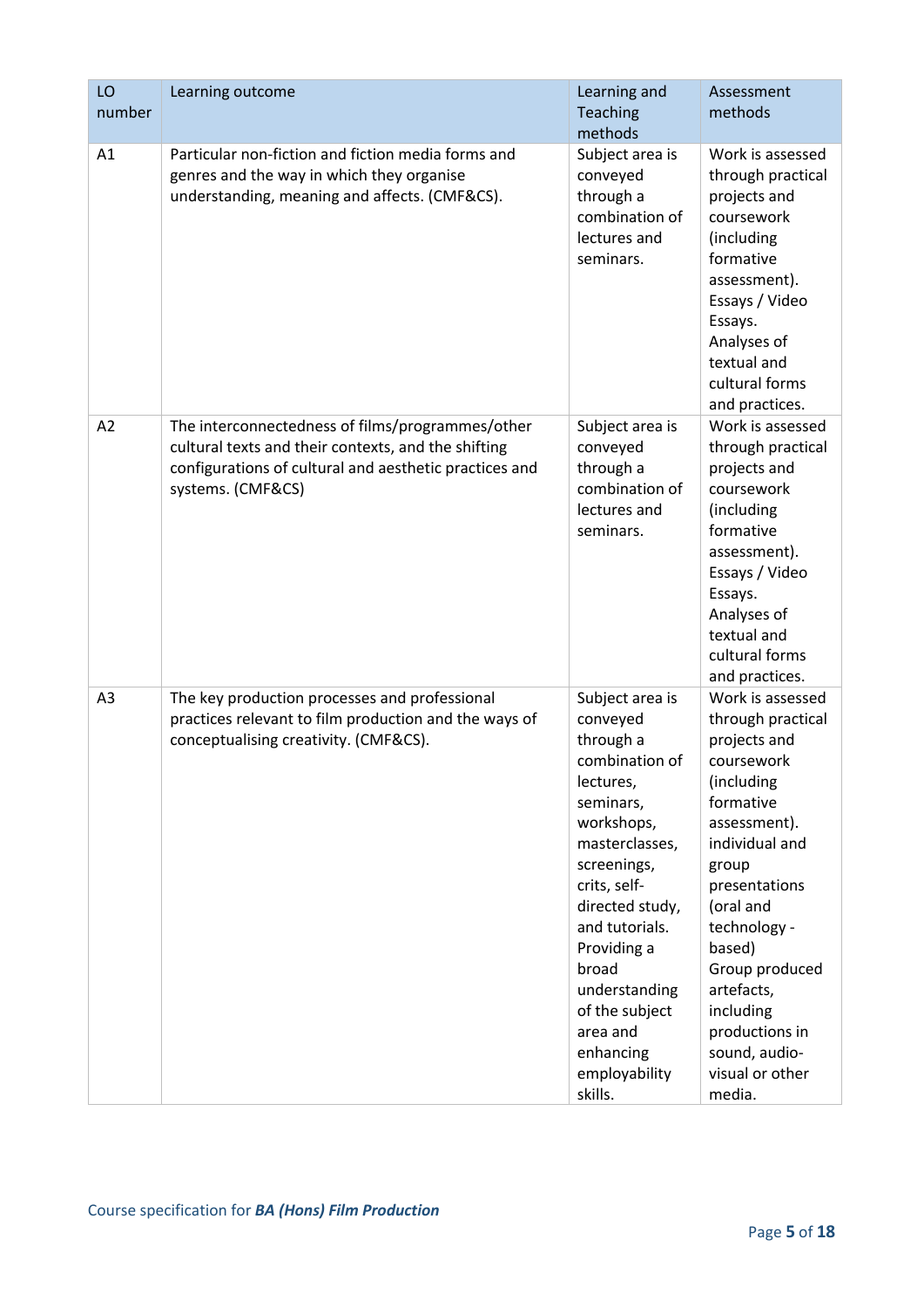| A4             | The legal, ethical responsibilities of the film/tv<br>producer, other regulatory frameworks, including the<br>intellectual property framework, that are relevant to<br>media and cultural production, manipulation,<br>distribution, circulation, and reception. (CMF&CS). | Subject area is<br>conveyed<br>through a<br>combination of<br>lectures,<br>seminars,<br>workshops,<br>masterclasses,<br>screenings,<br>crits, self-<br>directed study<br>and tutorials. | Work is assessed<br>through practical<br>projects and<br>coursework<br>(including<br>formative<br>assessment).<br>Group<br>presentations<br>(oral and<br>technology -<br>based)<br>Group portfolios<br>of work and<br>group and<br>individually<br>produced<br>artefacts. |
|----------------|----------------------------------------------------------------------------------------------------------------------------------------------------------------------------------------------------------------------------------------------------------------------------|-----------------------------------------------------------------------------------------------------------------------------------------------------------------------------------------|---------------------------------------------------------------------------------------------------------------------------------------------------------------------------------------------------------------------------------------------------------------------------|
| A <sub>5</sub> | Creative processes through engagement in film<br>production practices. (CMF&CS).                                                                                                                                                                                           | Subject area is<br>conveyed<br>through a<br>combination of<br>lectures,<br>seminars,<br>workshops,<br>masterclasses,<br>screenings,<br>crits, self-<br>directed study<br>and tutorials. | Work is assessed<br>through practical<br>projects and<br>coursework<br>(including<br>formative<br>assessment).<br>Group produced<br>artefacts,<br>including<br>productions in<br>sound, audio-<br>visual or other<br>media<br>individual and<br>group project<br>reports  |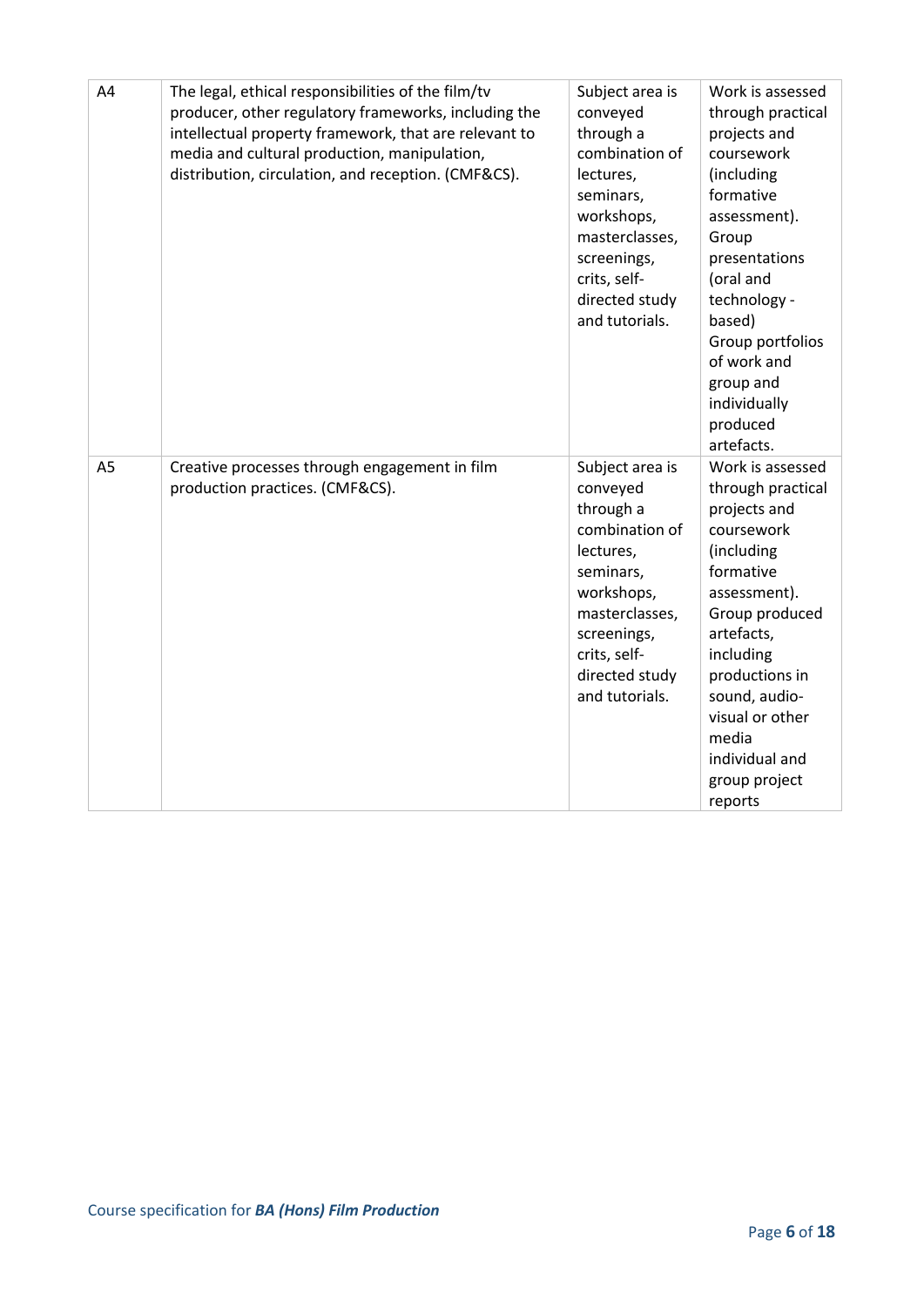**B. Cognitive (Intellectual or Thinking) skills, able to:**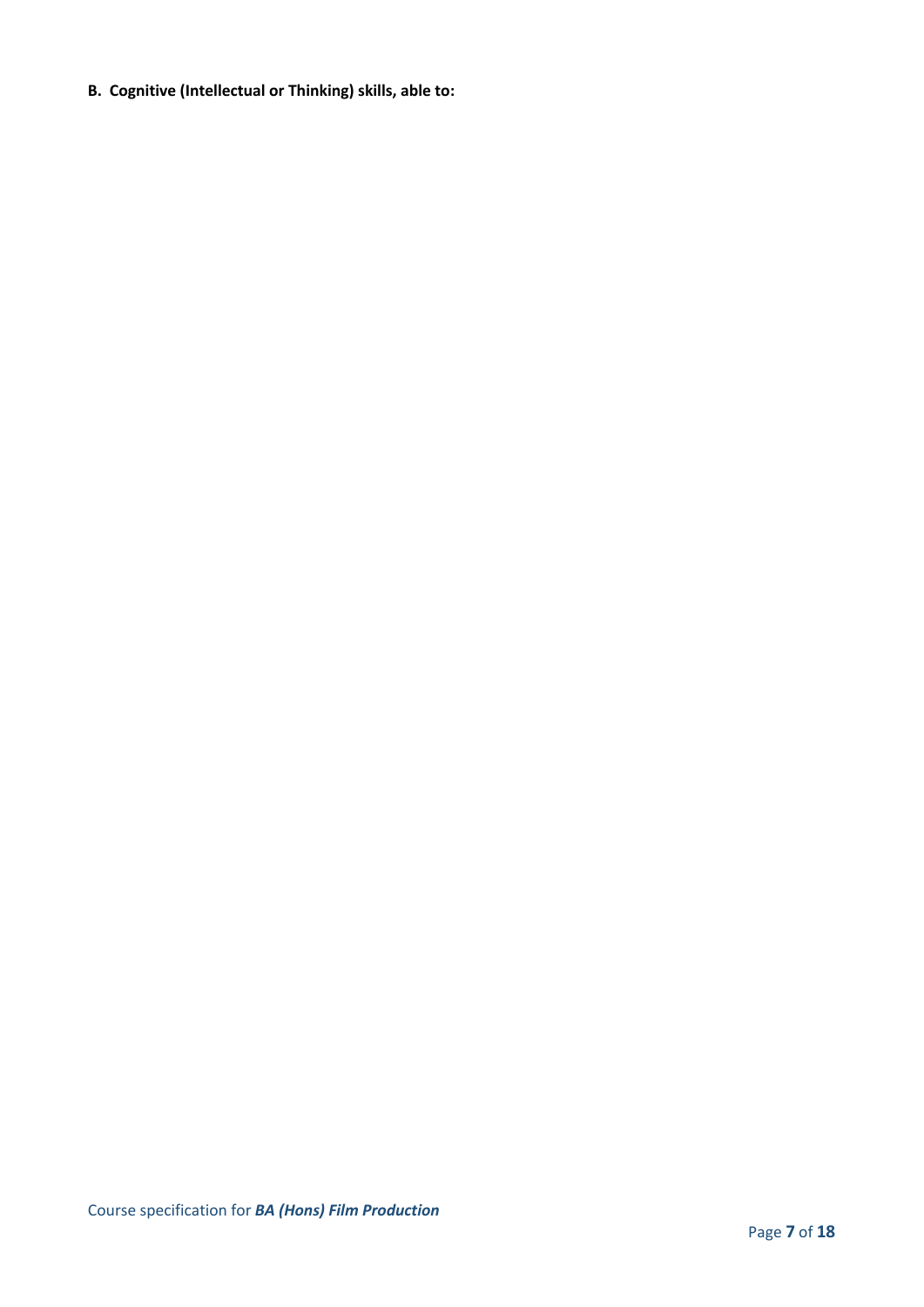| LO        | Learning outcome                                                                                                                                                                     | Learning and                                                                                                                                                                            | Assessment                                                                                                                                                                                                                                                                                                                                                                                                                              |
|-----------|--------------------------------------------------------------------------------------------------------------------------------------------------------------------------------------|-----------------------------------------------------------------------------------------------------------------------------------------------------------------------------------------|-----------------------------------------------------------------------------------------------------------------------------------------------------------------------------------------------------------------------------------------------------------------------------------------------------------------------------------------------------------------------------------------------------------------------------------------|
| number    |                                                                                                                                                                                      | <b>Teaching</b>                                                                                                                                                                         | methods                                                                                                                                                                                                                                                                                                                                                                                                                                 |
|           |                                                                                                                                                                                      | methods                                                                                                                                                                                 |                                                                                                                                                                                                                                                                                                                                                                                                                                         |
| <b>B1</b> | The audio, visual and verbal conventions through<br>which sounds, images and words make meaning.<br>(CMF&CS).                                                                        | Subject area is<br>conveyed<br>through a<br>combination of<br>lectures,<br>seminars,<br>workshops,<br>masterclasses,<br>screenings,<br>crits, self-<br>directed study<br>and tutorials. | Work is assessed<br>through practical<br>projects and<br>coursework<br>(including<br>formative<br>assessment).<br>Essays / Video<br>Essays<br>Group portfolios of<br>work (whether<br>critical, creative or<br>reflexive, relating<br>to the outcome of<br>professional<br>practice)<br>Group produced<br>artefacts, including<br>productions in<br>sound, audio-visual<br>or other media<br>Individual and<br>group project<br>reports |
| <b>B2</b> | Consider and evaluate their own work and that of<br>their peers in a reflective manner, with reference to<br>academic and professional conventions, issues and<br>debates. (CMF&CS). | Subject area is<br>conveyed<br>through a<br>combination of<br>screenings,<br>crits, self-<br>directed study<br>and tutorials.                                                           | Work is assessed<br>through practical<br>projects and<br>coursework<br>(including<br>formative<br>assessment).<br>individual and<br>group<br>presentations (oral<br>and technology-<br>based)<br>Critical self and<br>peer-evaluation<br>Role analyses /<br>evaluations.<br>individual or group<br>portfolios or<br>artefacts                                                                                                           |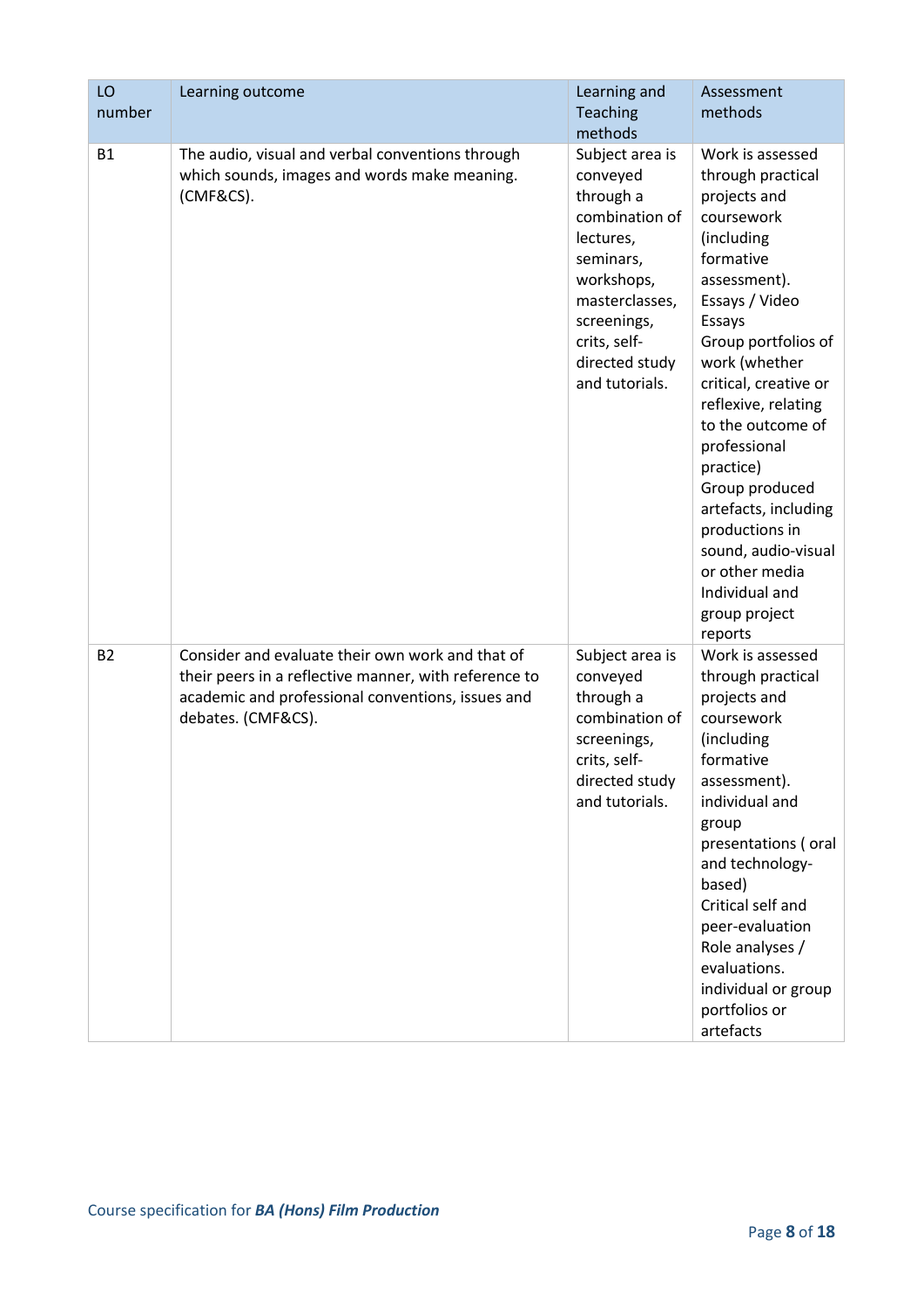| B <sub>3</sub> | Formulate appropriate research questions and employ<br>appropriate methods and resources for exploring<br>those questions related to film production,<br>programmes, essays or projects involving sustained<br>independent and critical enquiry. (CMF&CS) | Subject area is<br>conveyed<br>through a<br>combination of<br>seminars,<br>workshops,<br>self-directed<br>study and<br>tutorials. | Work is assessed<br>through practical<br>projects and<br>coursework<br>(including)<br>formative<br>assessment).<br>Essays / Video<br>Essays<br>Analyses of textual<br>and cultural forms<br>and practices.<br>Group and<br>individually<br>produced |
|----------------|-----------------------------------------------------------------------------------------------------------------------------------------------------------------------------------------------------------------------------------------------------------|-----------------------------------------------------------------------------------------------------------------------------------|-----------------------------------------------------------------------------------------------------------------------------------------------------------------------------------------------------------------------------------------------------|
|                |                                                                                                                                                                                                                                                           |                                                                                                                                   |                                                                                                                                                                                                                                                     |
|                |                                                                                                                                                                                                                                                           |                                                                                                                                   |                                                                                                                                                                                                                                                     |
|                |                                                                                                                                                                                                                                                           |                                                                                                                                   |                                                                                                                                                                                                                                                     |
|                |                                                                                                                                                                                                                                                           |                                                                                                                                   |                                                                                                                                                                                                                                                     |
|                |                                                                                                                                                                                                                                                           |                                                                                                                                   |                                                                                                                                                                                                                                                     |
|                |                                                                                                                                                                                                                                                           |                                                                                                                                   |                                                                                                                                                                                                                                                     |
|                |                                                                                                                                                                                                                                                           |                                                                                                                                   |                                                                                                                                                                                                                                                     |
|                |                                                                                                                                                                                                                                                           |                                                                                                                                   | artefacts, including                                                                                                                                                                                                                                |
|                |                                                                                                                                                                                                                                                           |                                                                                                                                   | productions in                                                                                                                                                                                                                                      |
|                |                                                                                                                                                                                                                                                           |                                                                                                                                   | sound, audio-visual                                                                                                                                                                                                                                 |
|                |                                                                                                                                                                                                                                                           |                                                                                                                                   | or other media                                                                                                                                                                                                                                      |
|                |                                                                                                                                                                                                                                                           |                                                                                                                                   | Individual and                                                                                                                                                                                                                                      |
|                |                                                                                                                                                                                                                                                           |                                                                                                                                   | group project                                                                                                                                                                                                                                       |
|                |                                                                                                                                                                                                                                                           |                                                                                                                                   | reports                                                                                                                                                                                                                                             |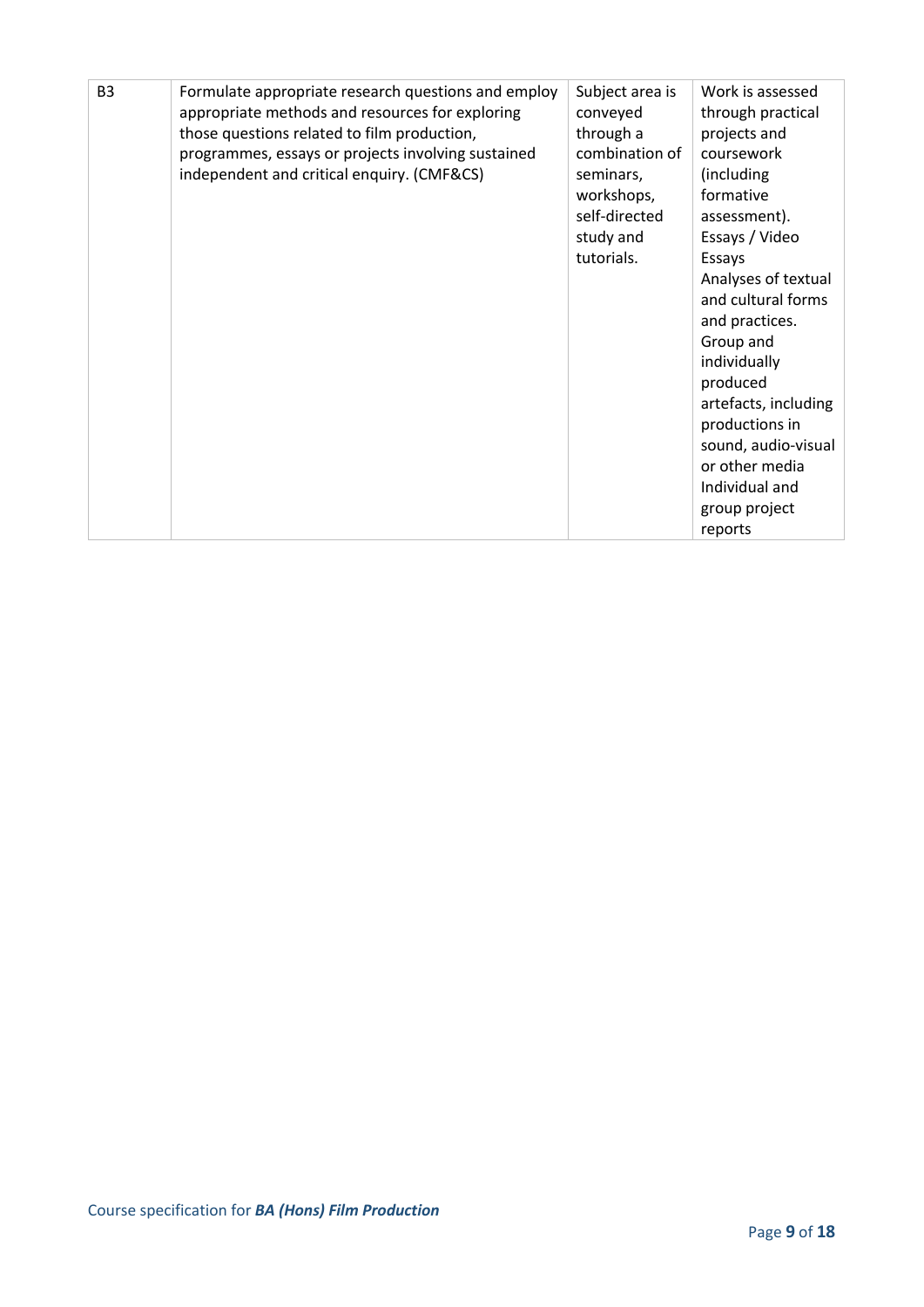**C. Practical (Professional or Subject) skills, able to:**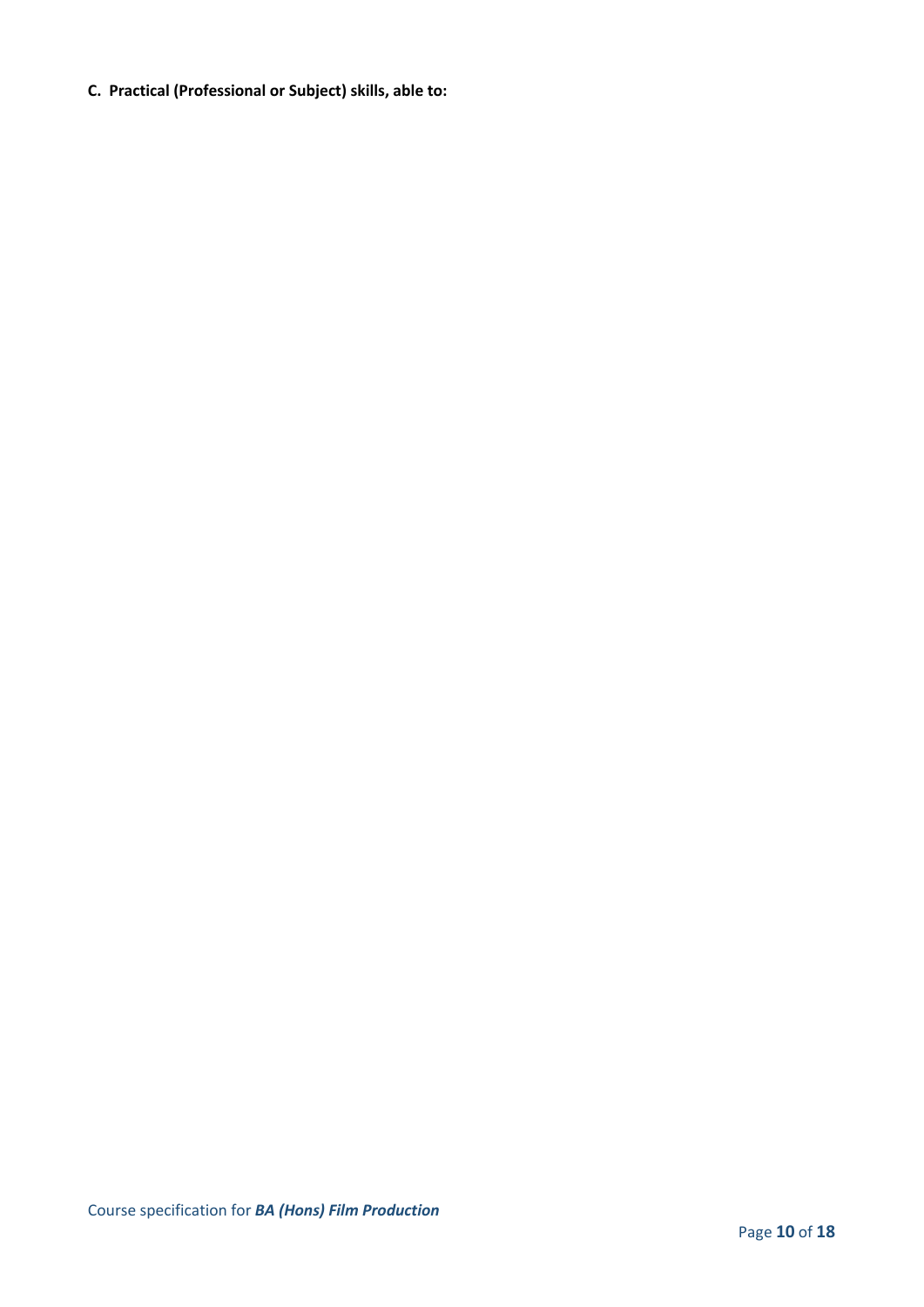| LO number      | Learning outcome                                                                                                                                                                                                                                                                                              | Learning and<br>Teaching                                                                                                                                                                                                                                                                               | Assessment<br>methods                                                                                                                                                                                                                                                                                                                                                        |
|----------------|---------------------------------------------------------------------------------------------------------------------------------------------------------------------------------------------------------------------------------------------------------------------------------------------------------------|--------------------------------------------------------------------------------------------------------------------------------------------------------------------------------------------------------------------------------------------------------------------------------------------------------|------------------------------------------------------------------------------------------------------------------------------------------------------------------------------------------------------------------------------------------------------------------------------------------------------------------------------------------------------------------------------|
|                |                                                                                                                                                                                                                                                                                                               | methods                                                                                                                                                                                                                                                                                                |                                                                                                                                                                                                                                                                                                                                                                              |
| C <sub>1</sub> | Initiate, develop and realise distinctive and creative<br>work within film production and experiment, as<br>appropriate, with forms, conventions, languages,<br>techniques and practices demonstrating<br>competence in the use of technologies, techniques,<br>systems and professional practices. (CMF&CS). | Subject area is<br>conveyed<br>through a<br>combination of<br>workshops,<br>masterclasses,<br>screenings, crits,<br>self-directed<br>study and<br>tutorials.<br>Providing a<br>broad<br>understanding<br>of the subject<br>area and<br>enhancing<br>employability<br>skills.                           | Work is assessed<br>through<br>practical<br>projects and<br>coursework<br>(including<br>formative<br>assessment).<br>Critical self and<br>peer-evaluation<br>Role analyses /<br>evaluations<br>Group and<br>individually<br>produced<br>artefacts,<br>including<br>productions in<br>sound, audio-<br>visual or other<br>media<br>Individual and<br>group project<br>reports |
| C <sub>2</sub> | Be adaptable, creative and reflexive in producing<br>output for a variety of audiences and in a variety of<br>multi-platform media. Employ and experiment with<br>forms, conventions and techniques appropriate to<br>the project's resolution. (CMF&CS)                                                      | Subject area is<br>conveyed<br>through a<br>combination of<br>lectures,<br>seminars,<br>workshops,<br>masterclasses,<br>screenings, crits,<br>self-directed<br>study and<br>tutorials.<br>Providing a<br>broad<br>understanding<br>of the subject<br>area and<br>enhancing<br>employability<br>skills. | Work is assessed<br>through<br>practical<br>projects and<br>coursework<br>(including<br>formative<br>assessment).<br>individual and<br>group<br>presentations (<br>oral and<br>technology-<br>based)<br>Critical self and<br>peer-evaluation<br>Role analyses /<br>evaluations                                                                                               |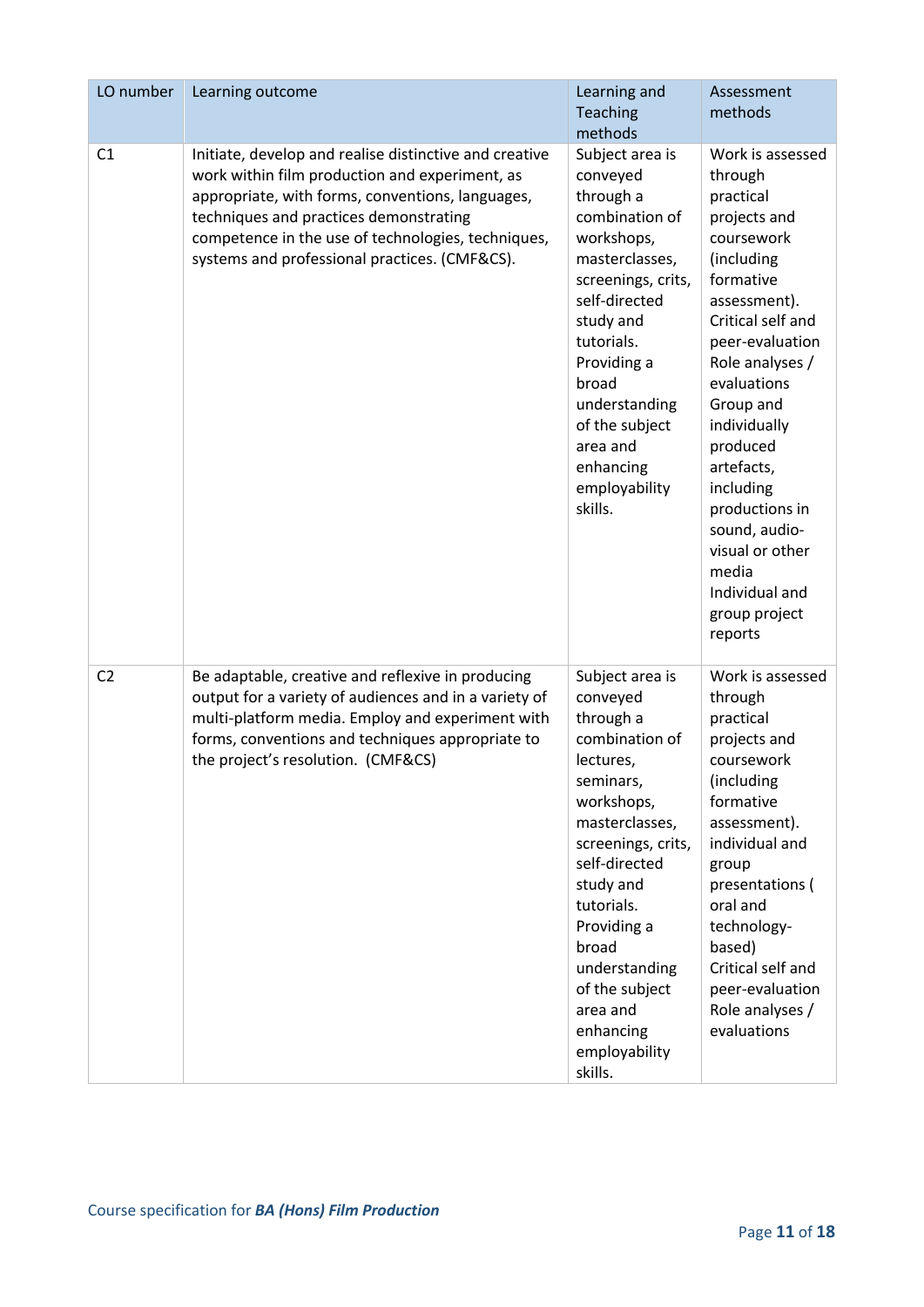| C <sub>3</sub> | Understand the ethical, regulatory and legal<br>considerations relevant to film production.<br>(CMF&CS) | Subject area is<br>conveyed<br>through a<br>combination of<br>seminars,<br>workshops,<br>masterclasses,<br>crits, self-<br>directed study<br>and tutorials. | Work is assessed<br>through<br>practical<br>projects and<br>coursework<br>(including)<br>formative<br>assessment).<br>individual and<br>group<br>presentations (<br>oral and<br>technology -<br>based)<br>Group and<br>individually |
|----------------|---------------------------------------------------------------------------------------------------------|-------------------------------------------------------------------------------------------------------------------------------------------------------------|-------------------------------------------------------------------------------------------------------------------------------------------------------------------------------------------------------------------------------------|
|                |                                                                                                         |                                                                                                                                                             | produced<br>artefacts                                                                                                                                                                                                               |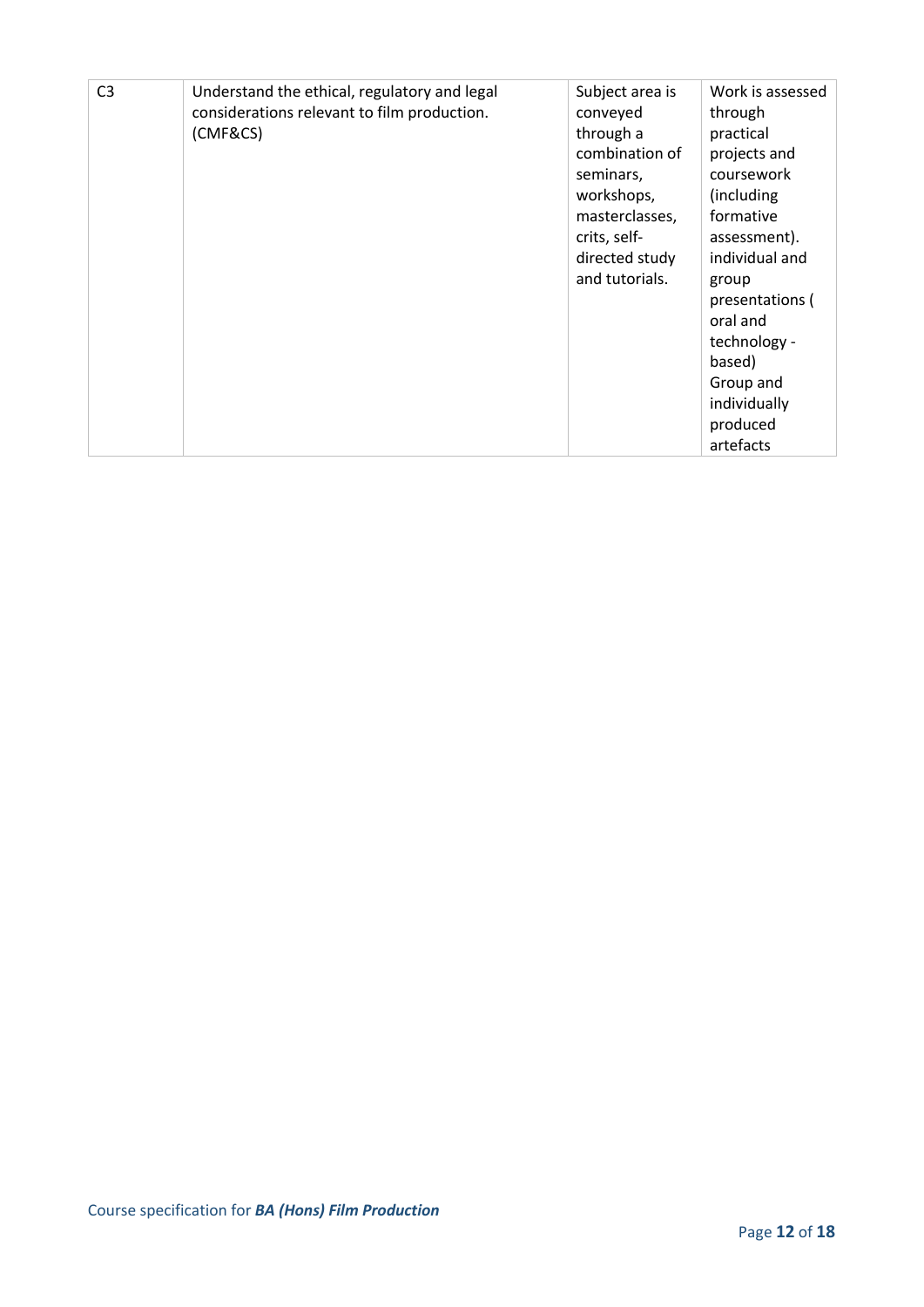**D. Transferrable (Graduate and Employability) skills, able to:**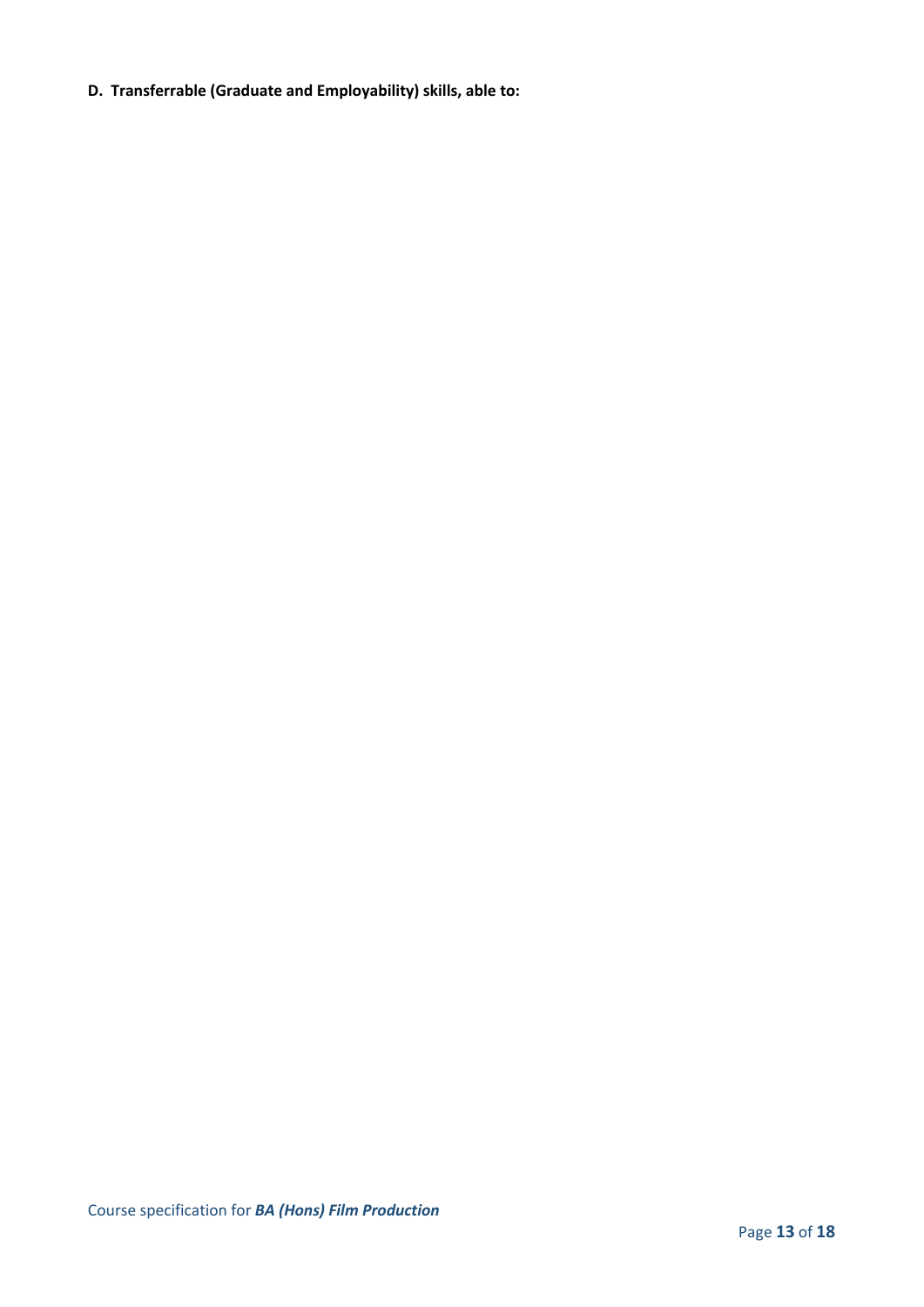| LO<br>number   | Learning outcome                                                                                                                                                                             | Learning and<br><b>Teaching</b><br>methods                                                                                                               | Assessment<br>methods                                                                                                                                                                                                                               |
|----------------|----------------------------------------------------------------------------------------------------------------------------------------------------------------------------------------------|----------------------------------------------------------------------------------------------------------------------------------------------------------|-----------------------------------------------------------------------------------------------------------------------------------------------------------------------------------------------------------------------------------------------------|
| D <sub>1</sub> | Work in flexible, creative and independent ways,<br>showing self-discipline awareness of relevant ethical<br>considerations, self-direction and reflexivity.<br>(CMF&CS)                     | Subject area is<br>conveyed<br>through a<br>combination of<br>seminars,<br>workshops,<br>screenings,<br>crits, self-<br>directed study<br>and tutorials. | Work is assessed<br>through practical<br>projects and<br>coursework<br>(including<br>formative<br>assessment).<br>Group and<br>individually<br>produced<br>artefacts                                                                                |
| D <sub>2</sub> | Collate, organise and deploy ideas and information<br>in order to formulate arguments and concepts<br>cogently, and express them effectively in written,<br>oral or audio visually. (CMF&CS) | Subject area is<br>conveyed<br>through a<br>combination of<br>seminars,<br>workshops,<br>screenings,<br>crits, self-<br>directed study<br>and tutorials. | Work is assessed<br>through practical<br>projects and<br>coursework<br>(including<br>formative<br>assessment).<br>individual and<br>group<br>presentations (<br>oral and<br>technology-based)<br>Group and<br>individually<br>produced<br>artefacts |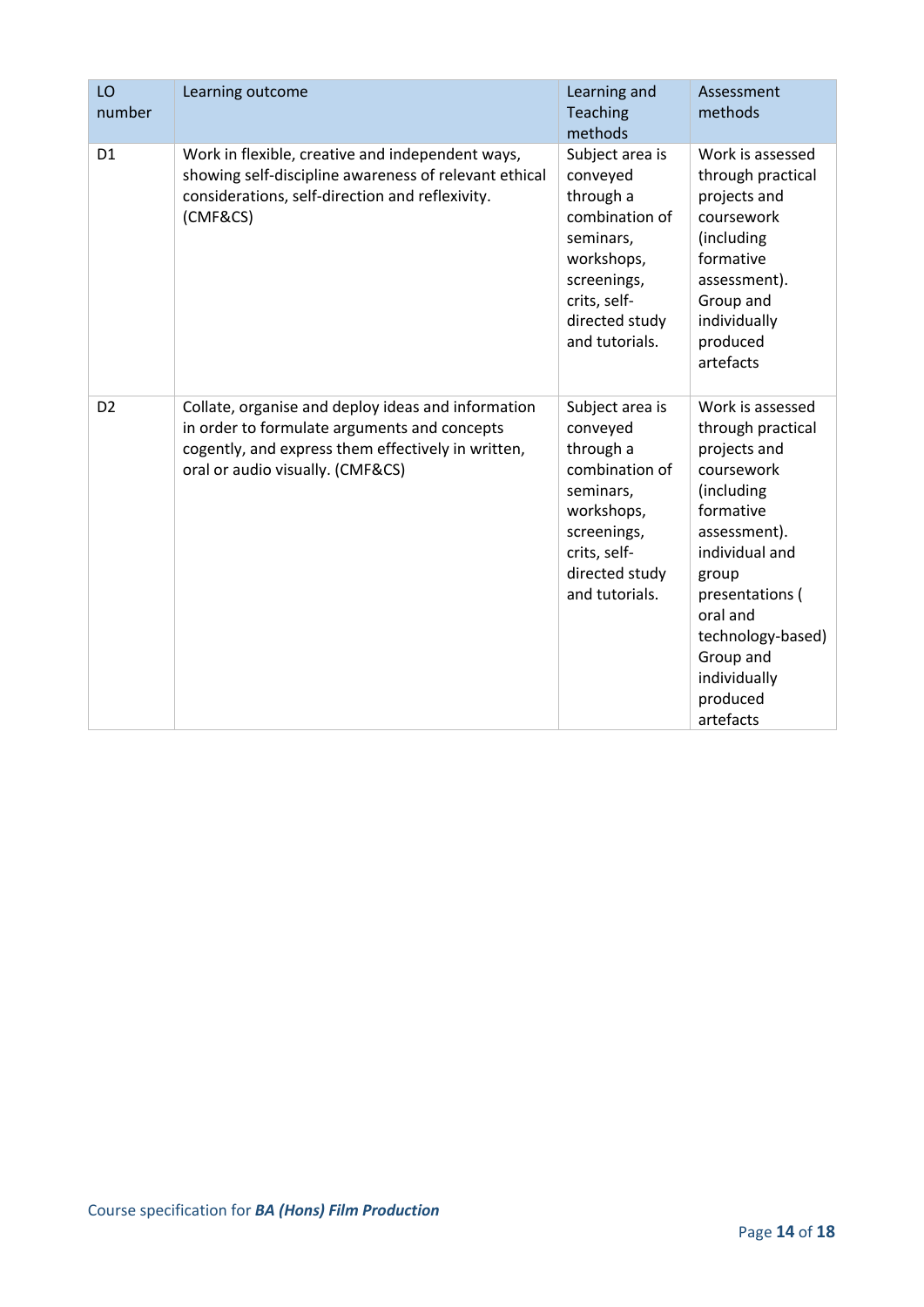| D <sub>3</sub> | Organise and manage supervised and self-directed<br>projects applying a range of digital/IT skills (digital<br>film production/post-production) and develop<br>specific proficiencies in using a range of current and<br>emergent media technologies. (CMF&CS)         | Subject area is<br>conveyed<br>through a<br>combination of<br>workshops,<br>masterclasses,<br>self-directed<br>study.<br>Providing a<br>broad<br>understanding<br>of the discipline<br>and enhancing<br>employability<br>skills. | Work is assessed<br>through practical<br>projects and<br>coursework<br>(including<br>formative<br>assessment).<br>individual and<br>group<br>presentations (<br>oral and<br>technology-based)<br>Critical self and<br>peer-evaluation<br>Role analyses /<br>evaluations<br>Group and<br>individually<br>produced<br>artefacts /<br>individual or<br>group portfolios<br>of work                                                     |
|----------------|------------------------------------------------------------------------------------------------------------------------------------------------------------------------------------------------------------------------------------------------------------------------|----------------------------------------------------------------------------------------------------------------------------------------------------------------------------------------------------------------------------------|-------------------------------------------------------------------------------------------------------------------------------------------------------------------------------------------------------------------------------------------------------------------------------------------------------------------------------------------------------------------------------------------------------------------------------------|
| D <sub>4</sub> | Work productively in a group or team, showing<br>abilities at different times to listen, contribute and<br>also to lead effectively. Communicate in<br>interpersonal settings (with peers, tutors, clients or<br>employers) orally, visually and in writing. (CMF&CS). | Subject area is<br>conveyed<br>through a<br>combination of<br>self-directed<br>study and<br>tutorials.<br>Providing a<br>broad<br>understanding<br>of the discipline<br>and enhancing<br>employability<br>skills.                | Work is assessed<br>through practical<br>projects and<br>coursework<br>(including<br>formative<br>assessment)<br>Critical self and<br>peer-evaluation<br>Role analyses /<br>evaluations<br>Group portfolios<br>of work/produced<br>artefacts<br>Group<br>presentations (<br>oral and<br>technology-based)<br>Tasks aimed at the<br>assessment of<br>specific skills (for<br>example<br>computer-based,<br>production,<br>research). |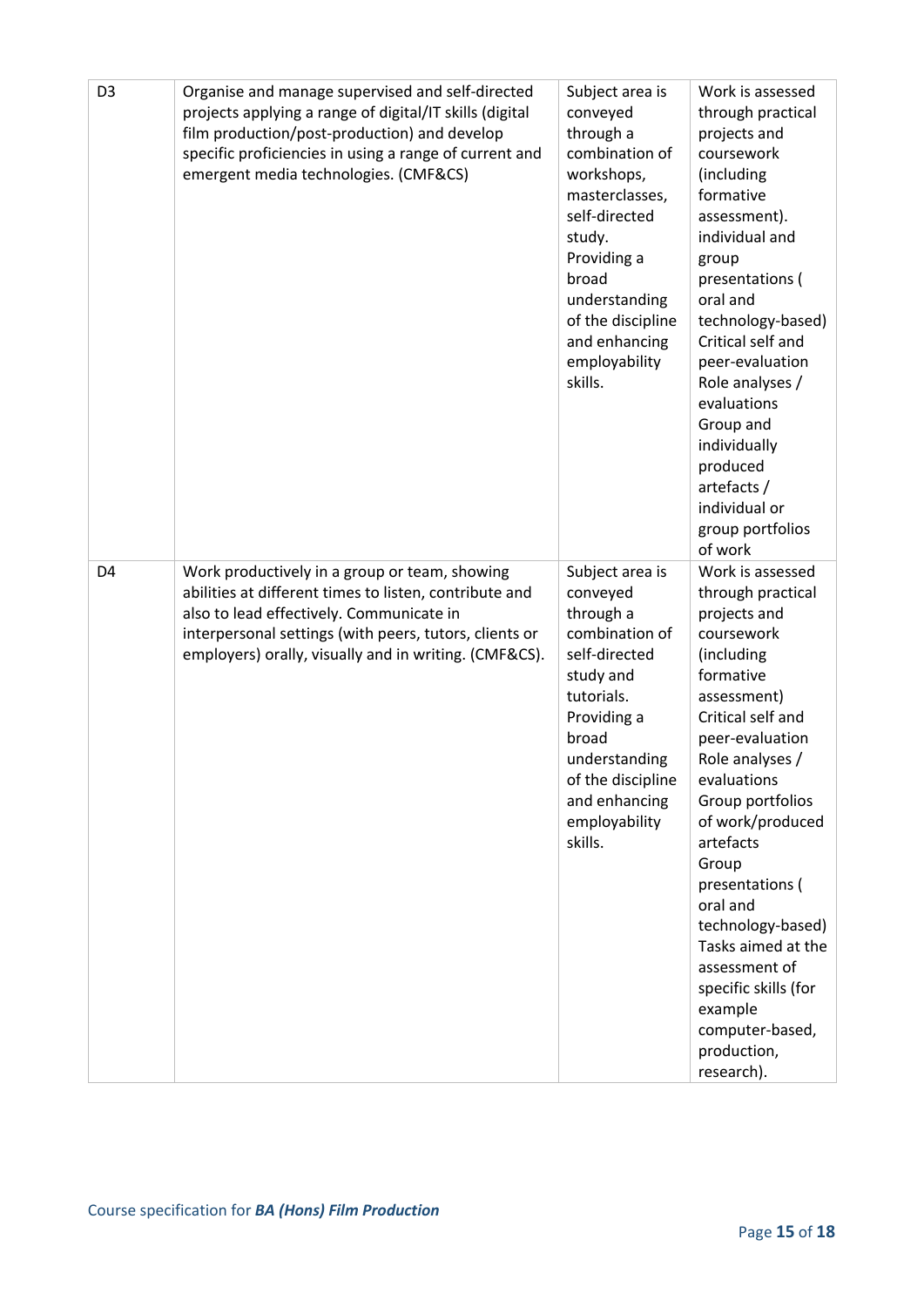| D <sub>5</sub> | Deliver work to a professional, industry standard to<br>a given length, format, brief and deadline, properly<br>referencing sources and ideas and making use, as<br>appropriate, of a problem-solving approach.<br>(CMF&CS). | Subject area is<br>conveyed<br>through a<br>combination of<br>workshops,<br>masterclasses,<br>self-directed<br>study and<br>tutorials.<br>Providing a<br>broad<br>understanding<br>of the discipline<br>and enhancing<br>employability<br>skills. | Work is assessed<br>through practical<br>projects and<br>coursework<br>(including<br>formative<br>assessment).<br>Individual and<br>group<br>presentations (<br>oral and<br>technology-based)<br>Critical self and<br>peer-evaluation<br>Role analyses /<br>evaluations<br>Individual or<br>group portfolios<br>of work/produced<br>artefacts<br>individual and<br>group project<br>reports<br>Tasks aimed at the<br>assessment of<br>specific skills (for<br>example<br>computer-based,<br>production,<br>research). |
|----------------|------------------------------------------------------------------------------------------------------------------------------------------------------------------------------------------------------------------------------|---------------------------------------------------------------------------------------------------------------------------------------------------------------------------------------------------------------------------------------------------|-----------------------------------------------------------------------------------------------------------------------------------------------------------------------------------------------------------------------------------------------------------------------------------------------------------------------------------------------------------------------------------------------------------------------------------------------------------------------------------------------------------------------|

## **Academic Regulations**

The current University of Portsmouth [Academic Regulations](https://staff.port.ac.uk/departments/services/academicregistry/qmd/assessmentandregulations/) will apply to this course.

## **Support for Student Learning**

The University of Portsmouth provides a comprehensive range of support services for students throughout their course, details of which are available at the [MyPort](http://myport.ac.uk/) student portal.

#### **In addition to these University support services this course also provides:**

In addition to these University support services this course also provides access to:

CCI Creative Careers: Support to add degree-related and relevant work experience for CV building including a work placement year, summer or short internships and part-time work.

CCI Creative Skills: One to one support sessions and group tutorials in creative software and skills relevant to CCI courses and future careers.

CCI Academic Skills: Access to resources to support learning strategies and techniques through one to one tutorials or group workshops.

CCI Student Support Advisor: Help to find appropriate academic, pastoral or practical support.

Course specification for *BA (Hons) Film Production*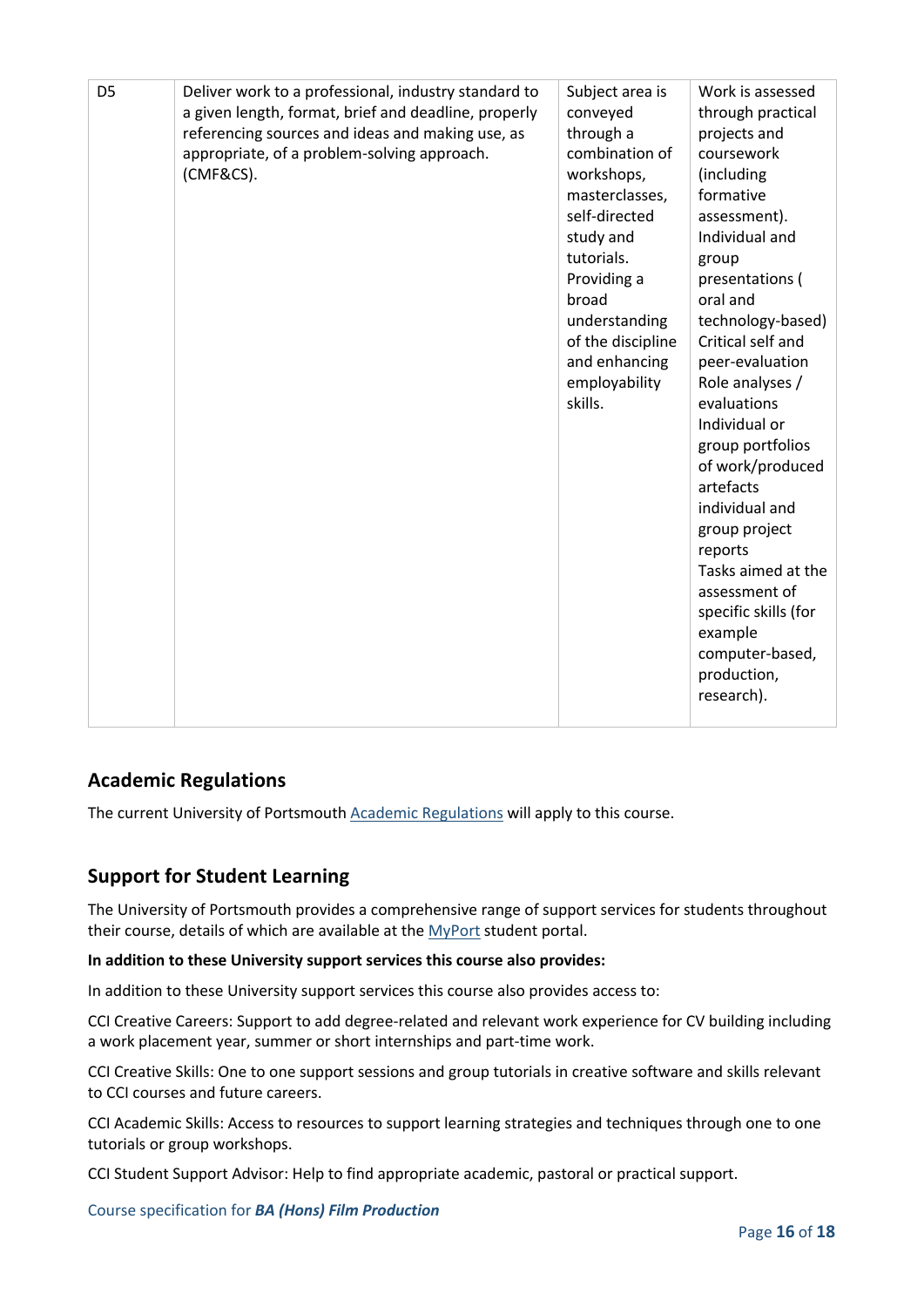Specialist equipment and facilities relevant to the course.

## **Evaluation and Enhancement of Standards and Quality in Learning and Teaching**

The University of Portsmouth undertakes comprehensive monitoring, review and evaluation of courses within clearly assigned staff responsibilities. Student feedback is a key feature in these evaluations, as represented in our [Policy for Listening to and Responding to the Student Voice](http://policies.docstore.port.ac.uk/policy-069.pdf) where you can also find further information.

The course is accredited by [ScreenSkills](https://www.screenskills.com/) (formerly known as Creative Skillset). This is a signpost for potential students and employers to indicate courses most relevant to a career in screen. ScreenSkills works with industry experts to quality-stamp courses offering practical skills and knowledge required by employers in the industry. Courses awarded the quality mark represent the best industry-focused courses across the UK.

## **Reference Points**

The course and outcomes have been developed taking account of:

- [University of Portsmouth Curriculum Framework Specification](http://policies.docstore.port.ac.uk/policy-217.pdf?_ga=2.262170252.1863271531.1625471462-353504235.1613498042)
- [University of Portsmouth Strategy](https://www.port.ac.uk/about-us/our-ambition/our-strategy)
- [University of Portsmouth Code of Practice for Work-based and Placement Learning](http://policies.docstore.port.ac.uk/policy-151.pdf)
- [Quality Assurance Agency UK Quality Code for Higher Education](https://www.qaa.ac.uk/quality-code)
- [Quality Assurance Agency Qualification Characteristic Statements](https://www.qaa.ac.uk/quality-code/characteristics-statements)
- [Quality Assurance Agency Subject Benchmark Statement:](https://www.qaa.ac.uk/quality-code/subject-benchmark-statements) **Communication, Media, Film and Cultural Studies**
- [Quality Assurance Agency Framework for Higher Education Qualifications](https://www.qaa.ac.uk/quality-code/qualifications-frameworks)
- Requirements of Professional and/or Statutory Regulatory Bodies: **Screenskills (formerly Creative Skillset)**
- Vocational and professional experience, scholarship and research expertise of the University of Portsmouth's academic members of staff
- National Occupational Standards

## **Disclaimer**

The University of Portsmouth has checked the information provided in this Course Specification and will endeavour to deliver this course in keeping with this Course Specification. However, changes to the course may sometimes be required arising from annual monitoring, student feedback, and the review and update of modules and courses.

Where this activity leads to significant changes to modules and courses there will be prior consultation with students and others, wherever possible, and the University of Portsmouth will take all reasonable steps to minimise disruption to students.

It is also possible that the University of Portsmouth may not be able to offer a module or course for reasons outside of its control, for example, due to the absence of a member of staff or low student registration numbers. Where this is the case, the University of Portsmouth will endeavour to inform applicants and students as soon as possible, and where appropriate, will facilitate the transfer of affected students to another suitable course.

## **Copyright**

The contents of this Course Specification are the copyright of the University of Portsmouth and all rights are reserved. No part of this publication may be reproduced, stored in a retrieval system or transmitted, in any form or by any means, such as electronic, mechanical, photocopied, recorded or otherwise, without the prior consent of the University of Portsmouth.

Course specification for *BA (Hons) Film Production*